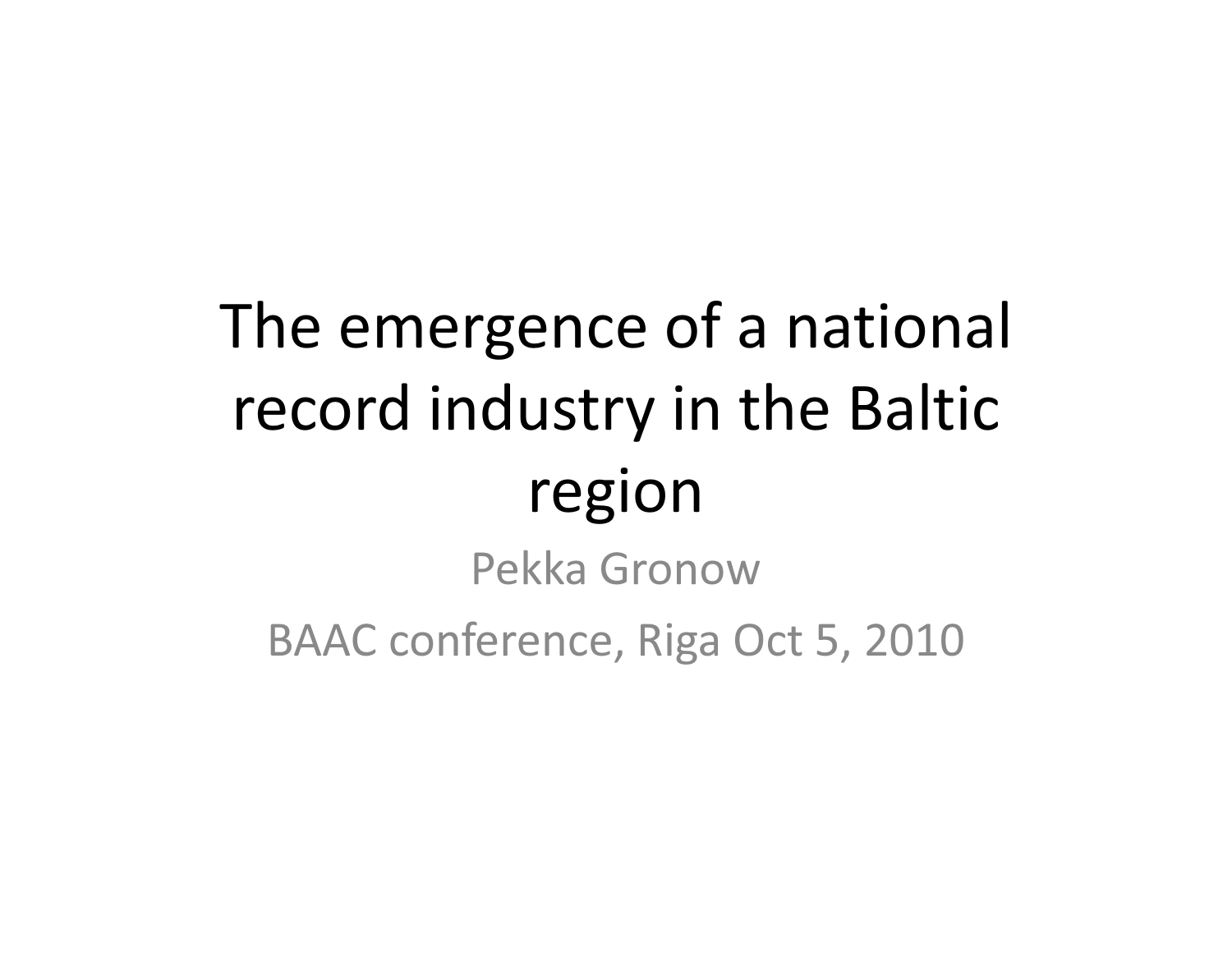The record industry was created by a small number of multinational companies

- The Gramophone Company, founded in the United Kingdom 1898, operated on a global scale. Their first recordings in the Baltic region were made between 1901 and 1904
- Gramophone established factories in Hannover, Hayes, Riga, Vienna, Milan, Barcelona and Calcutta. Between 1898 and 1925, the company made about 100,000 recordings
- Gramophone was followed by a small number of German and French companies (Beka, Odeon, Favorite, Pathé) with a similar global startegy
- Even today, most of the records sold in the world are produced by the four largest multinational companies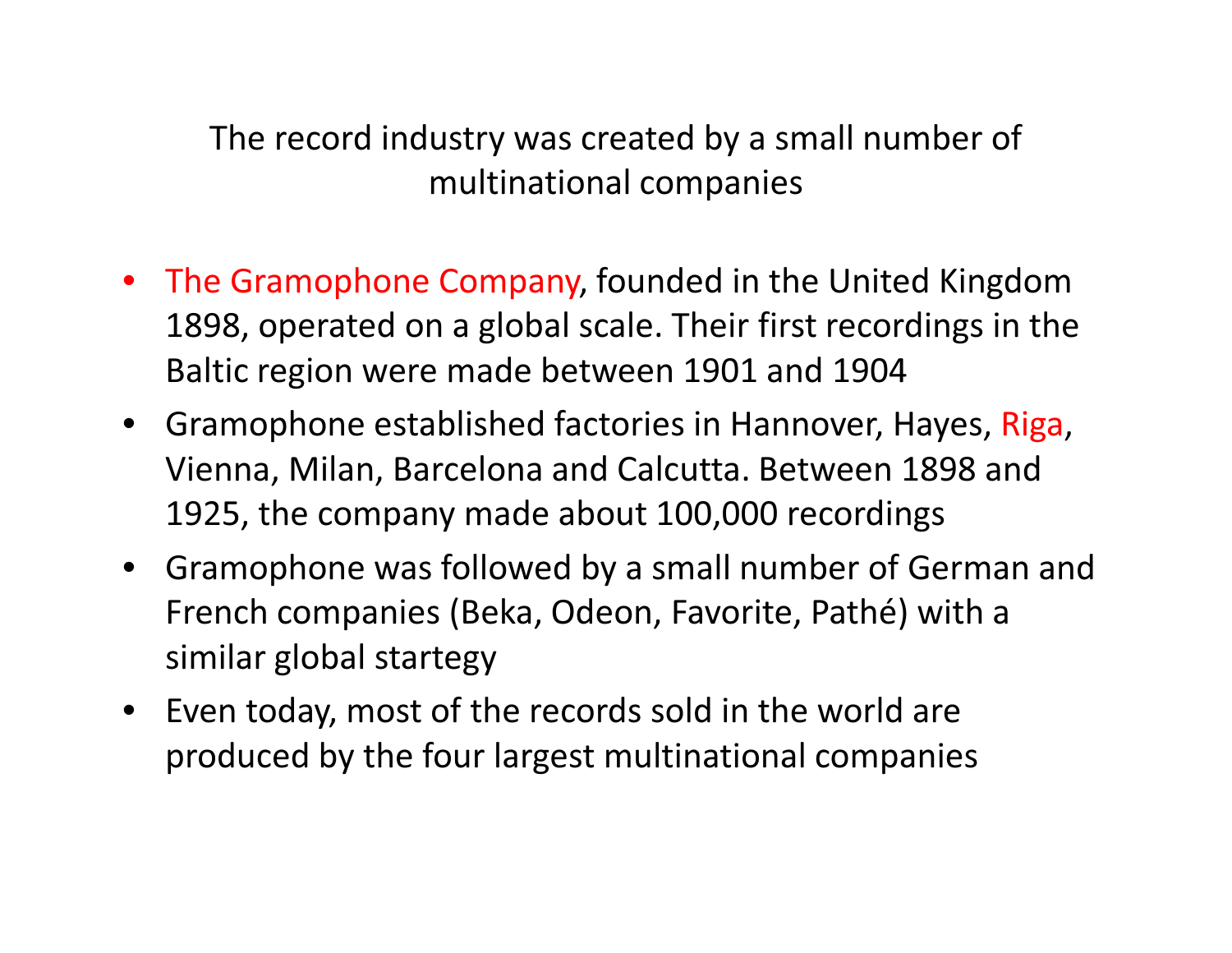## A typical recording session at Hotel Kämp, Helsinki, October 1909

 from left: Gramophone's agent Otto Brandt, Oskar Merikanto, Eino Rautavaara, Gramophone Co engineer E. J. Pearse, unknown. The records were pressed in Hanover or Riga

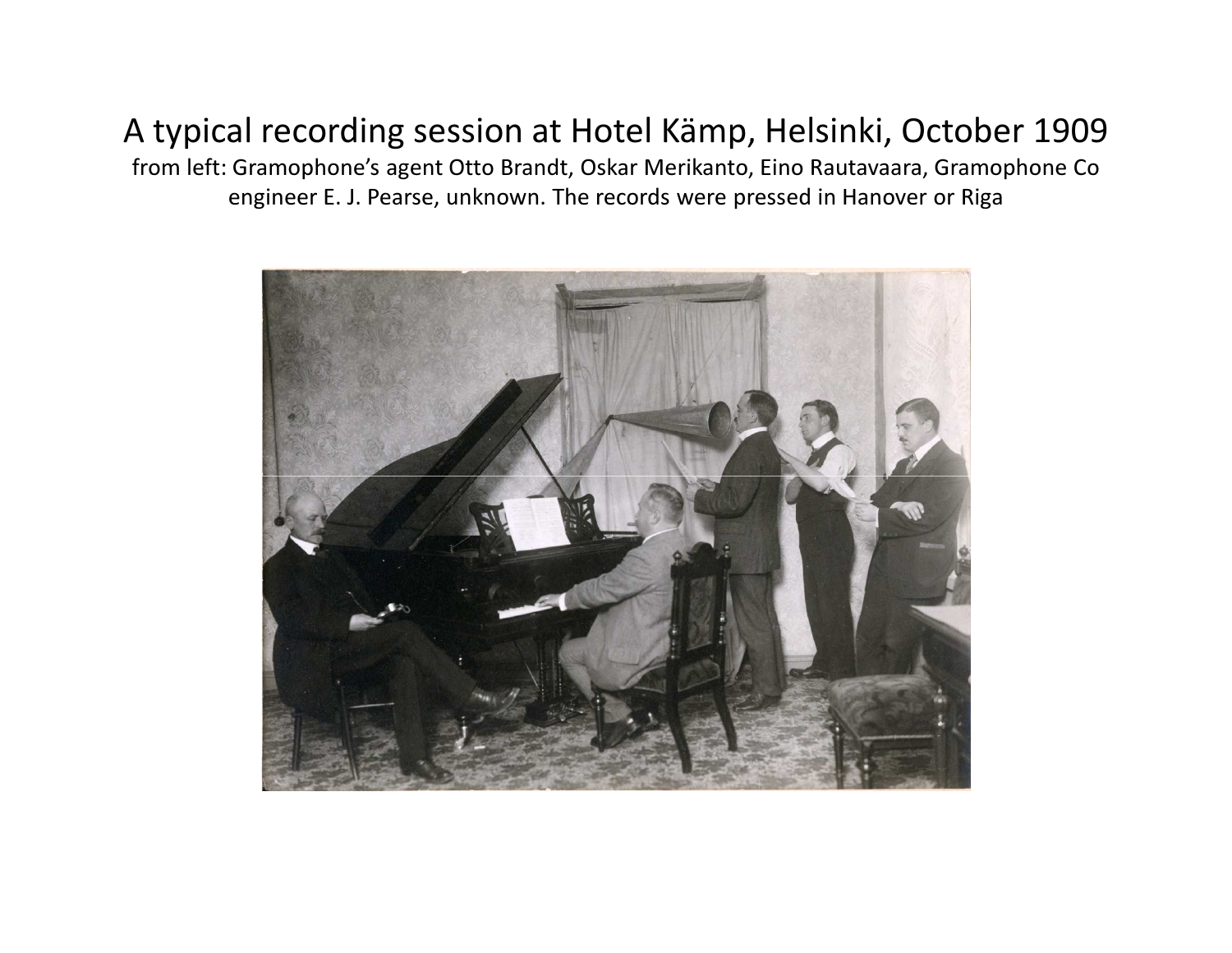#### Local independent companies emerged slowly

- •Record production required a large investment in technology and know-how
- The multinationals were willing to produce local music even for small markets, to  $\bullet$ promote the sale of gramophones
- • They were also prepared to cooperate with local dealers, pressing records on custom labels for local trade (below, Lindström & Gramophone pressings for Argentina and Denmark))

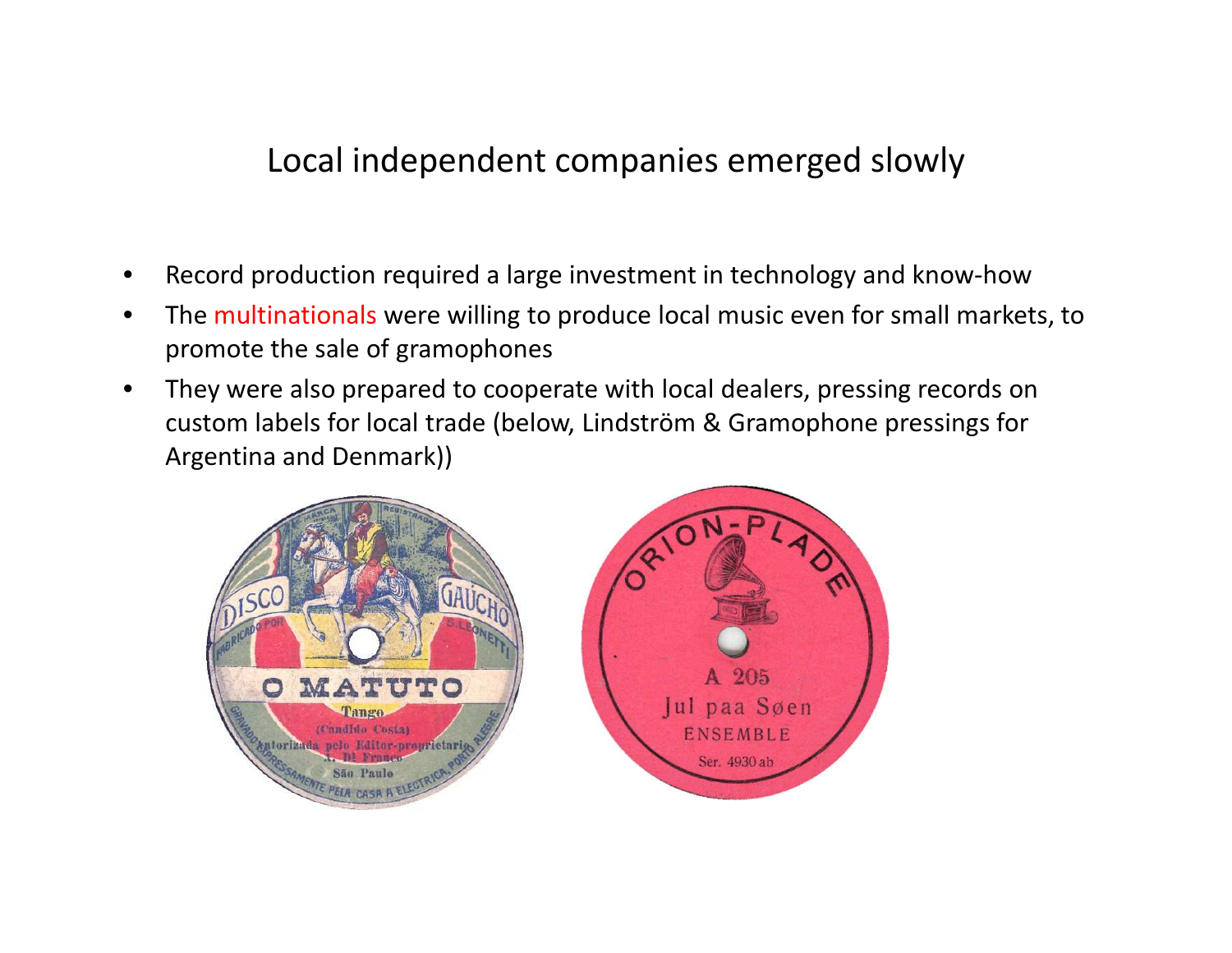New record factories emerge, as demand for records grows

- Independent record factories were eventually opened in many larger countries. There were record factories in Budapest, Neaples, Constantinople and Warsaw in the 1910s
- The first record factory in Sweden was opened in Saltsjöbaden by the singer-entrepreneur Ernst Rolf in 1919. It was unsuccesful and soon closed down.
- **•** There were no record factories in Denmark, Finland or Norway until the mid-1930s. All records were pressed in Germany or UK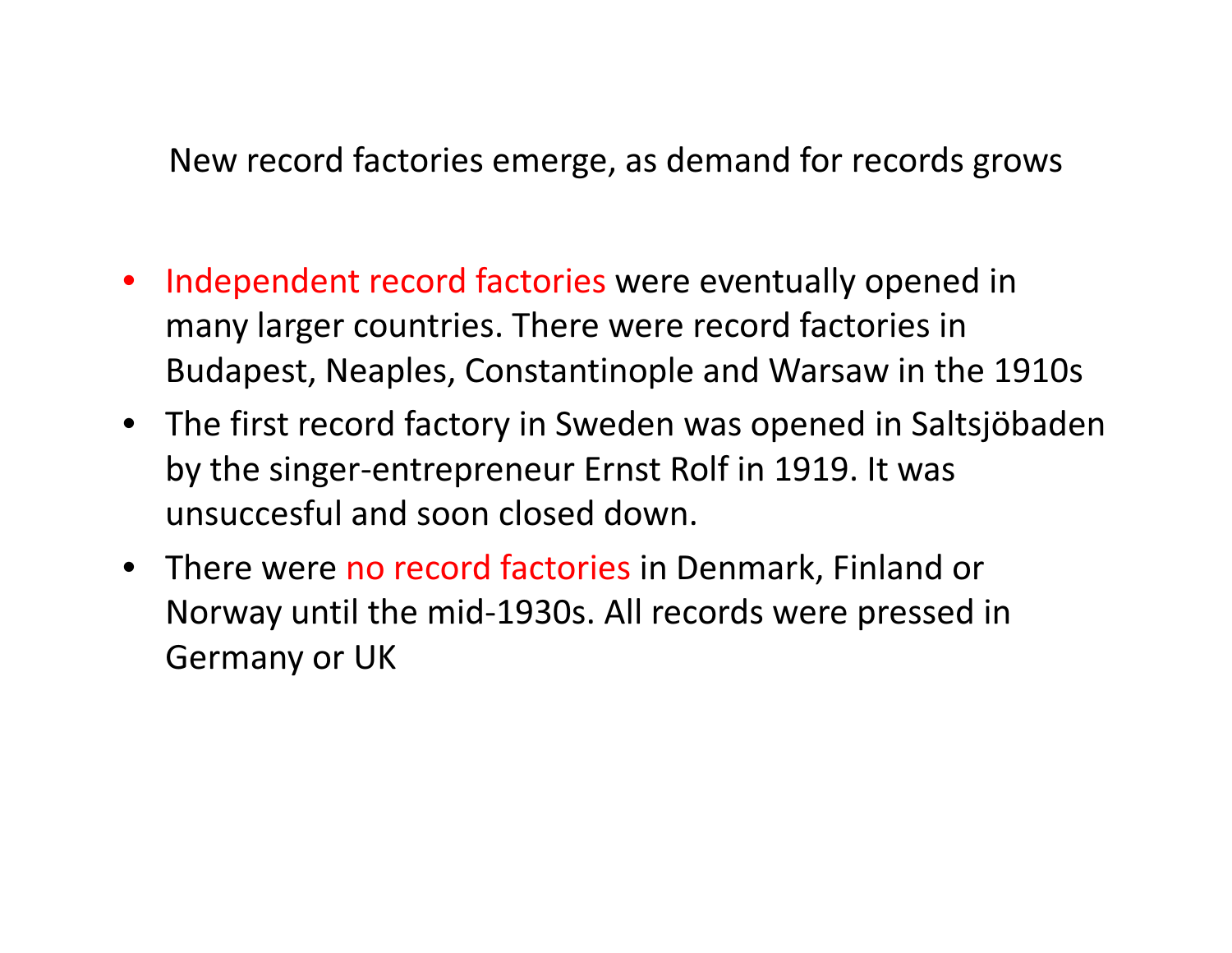The first "independent" in the Baltic area: the Syrena company was founded by the Feigenbaum family in Warsaw in 1908, to supply the expanding Russian market. It lasted until World War Two. Syrena also made a small number of Finnish recordings c. 1930

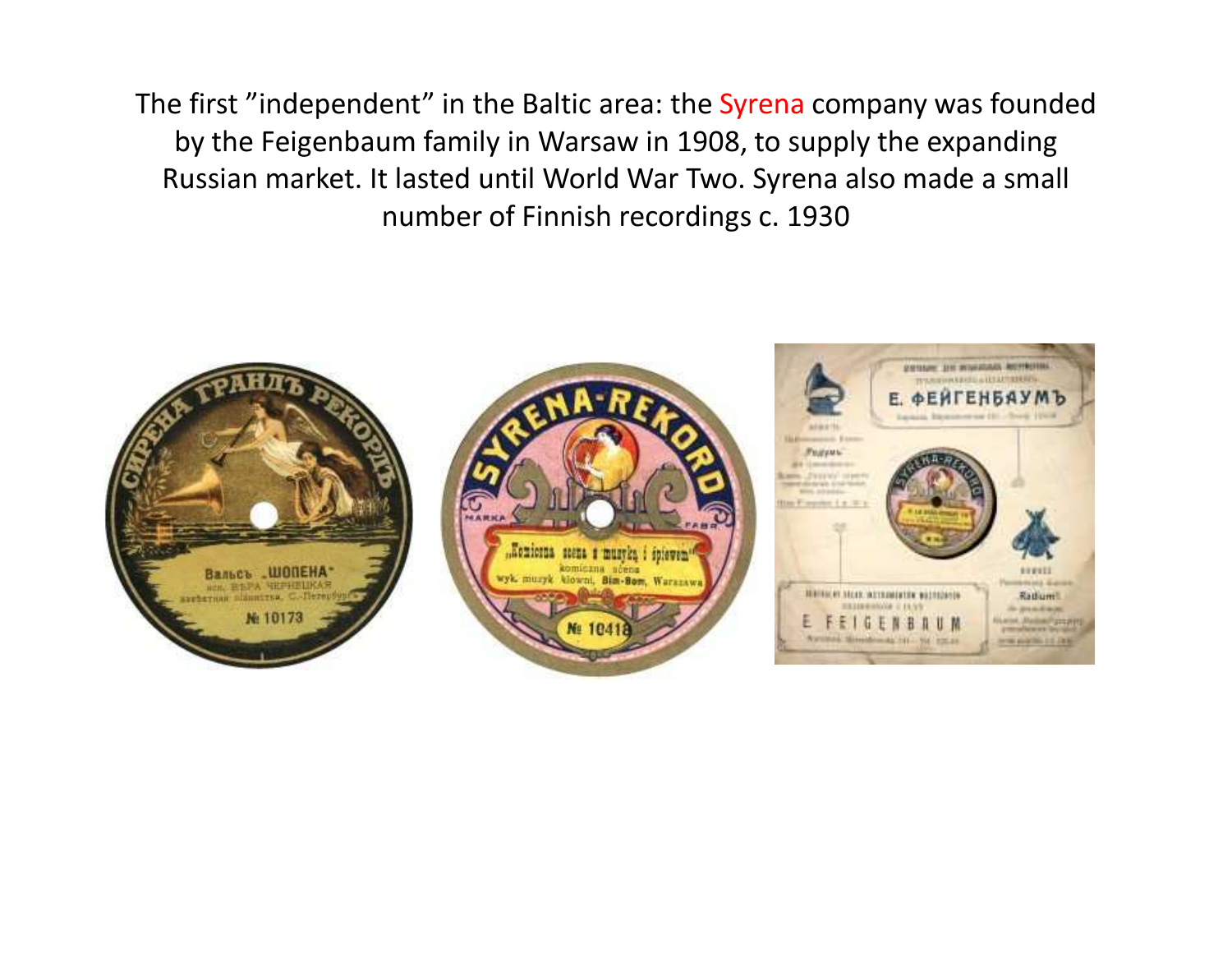## The multinationals were still dominant in the 1920s. After the economic depression of 1929-33, all European countries adopted protectionist economic policies

 $\bullet$  The first company in Sweden to take advantage of the new situation was Sonora, founded in November 1932. Thanks to local pressing and new marketing methods, it could offer lower prices and soon became a market leader. The best-selling Sonora discs sold over 100,000 copies

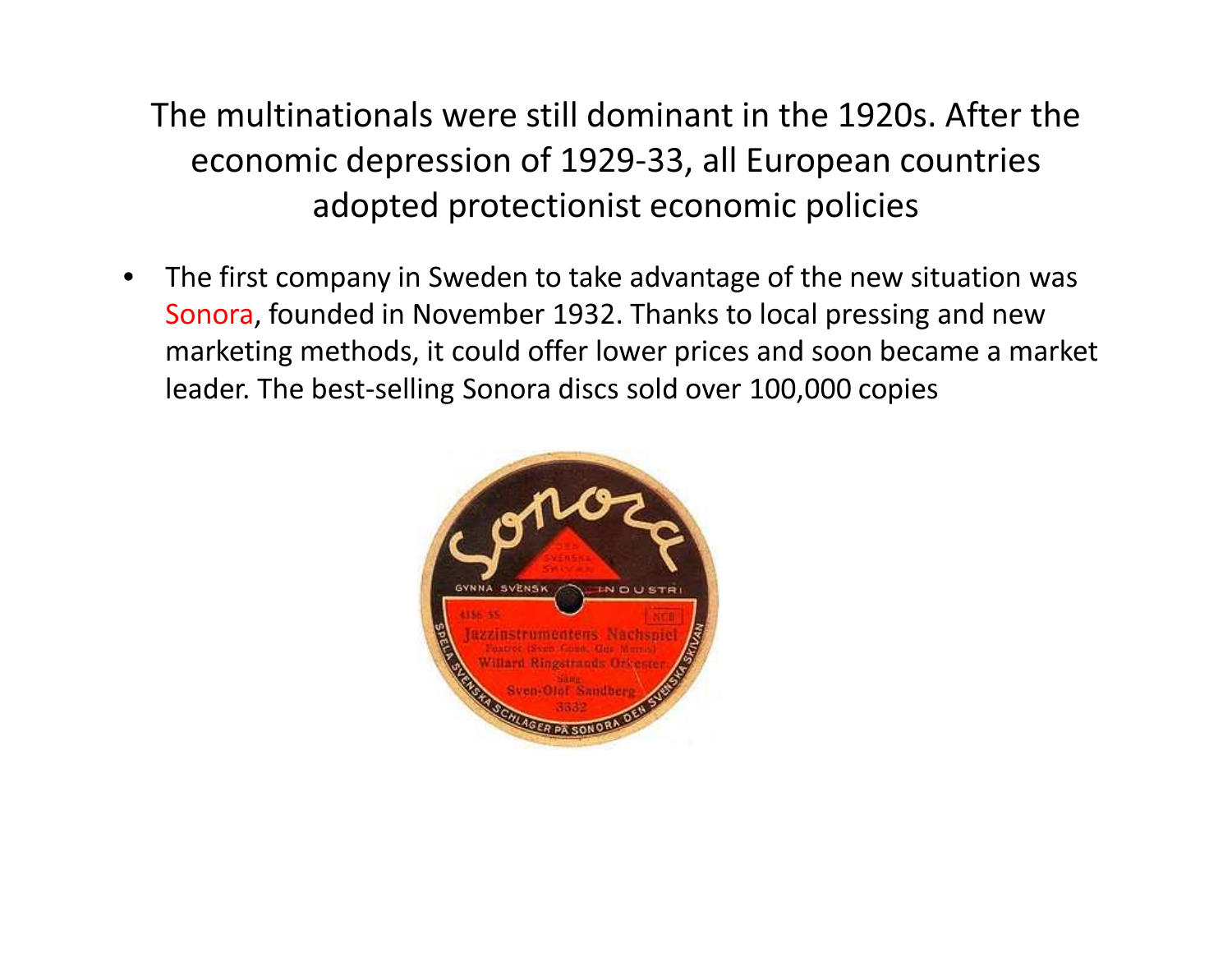Bellaccord, a Latvian multinational ?

• The Bellaccord Electro company was started in 1931 by Helmars Rudzitis. It began record production in Riga in similar circumstances as Sonora in Sweden



 $\bullet$  Helmars Rudzitis (b. Riga 1903 – d. New York 2001) was the founder of the publishing house Gramatu Draugs. Continued as publisher after exile to the USA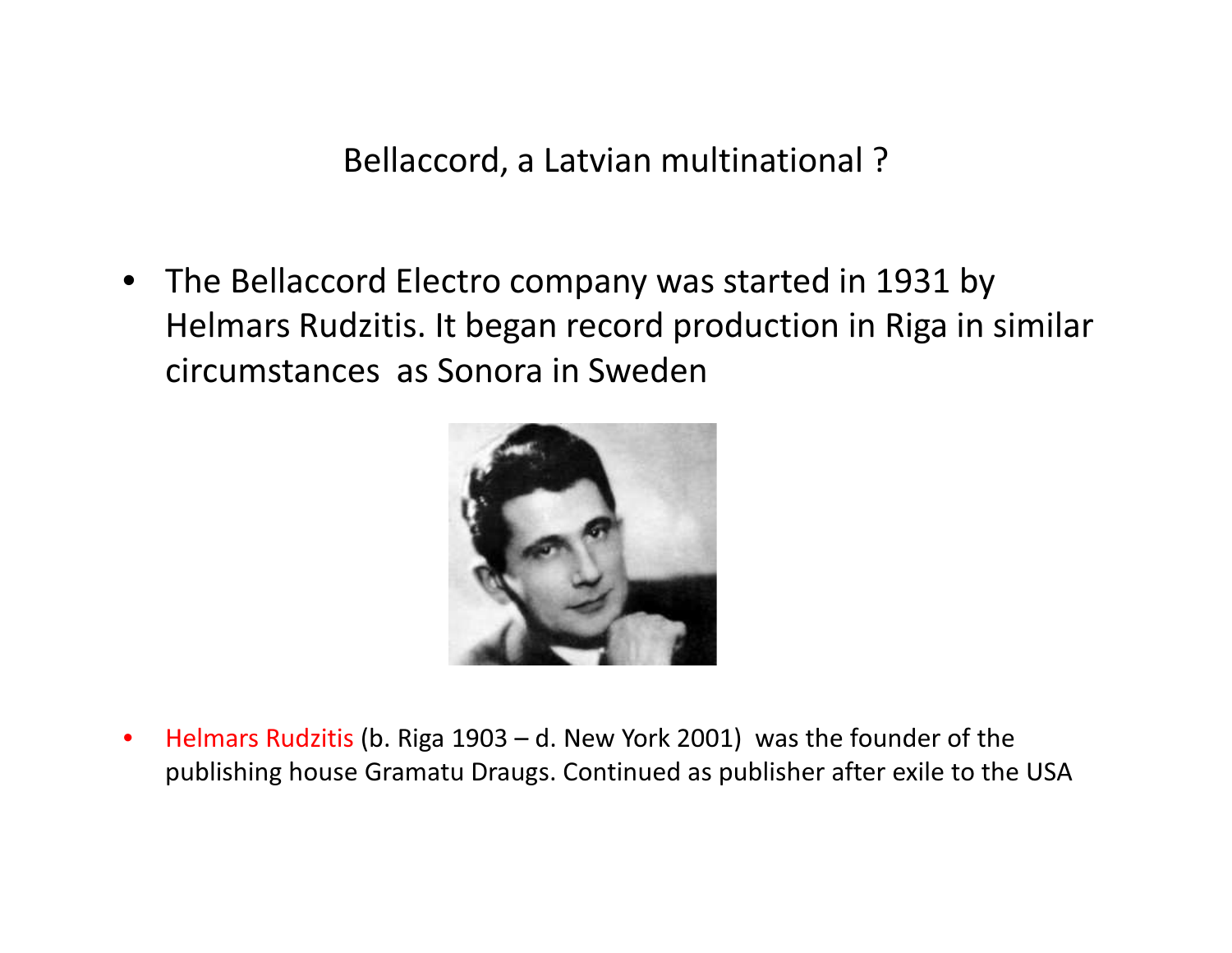A short history of Bellaccord

- •Founded 1931, published records on Bellaccord Electro label
- •Large Latvian repertoire, mostly popular music
- $\bullet$ Finnish and Estonian repertoire, also Lithuanian?
- $\bullet$ Also issued records pressed from German matrices
- $\bullet$  Nationalized in 1940/41, continues under first Soviet occupation? No activity 1941/45 ?
- The nationalized label was revived in 1945, becomes Riga branch of Melodiya in 1961 (Rigas skanuplasu fabrika). Some metal masters from 30s survive ?
- A discography and history of Bellaccord is needed !!!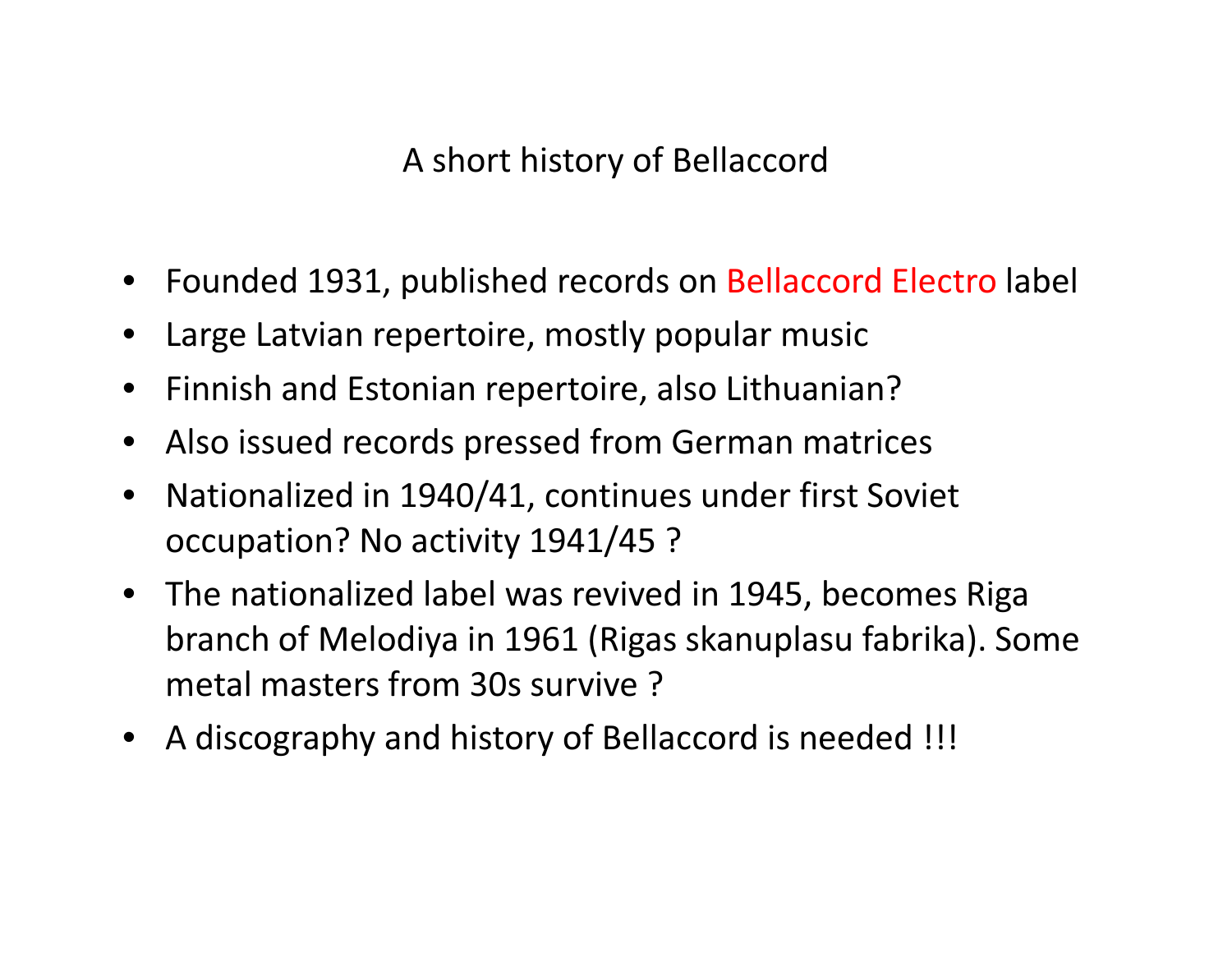## The Bellaccord label

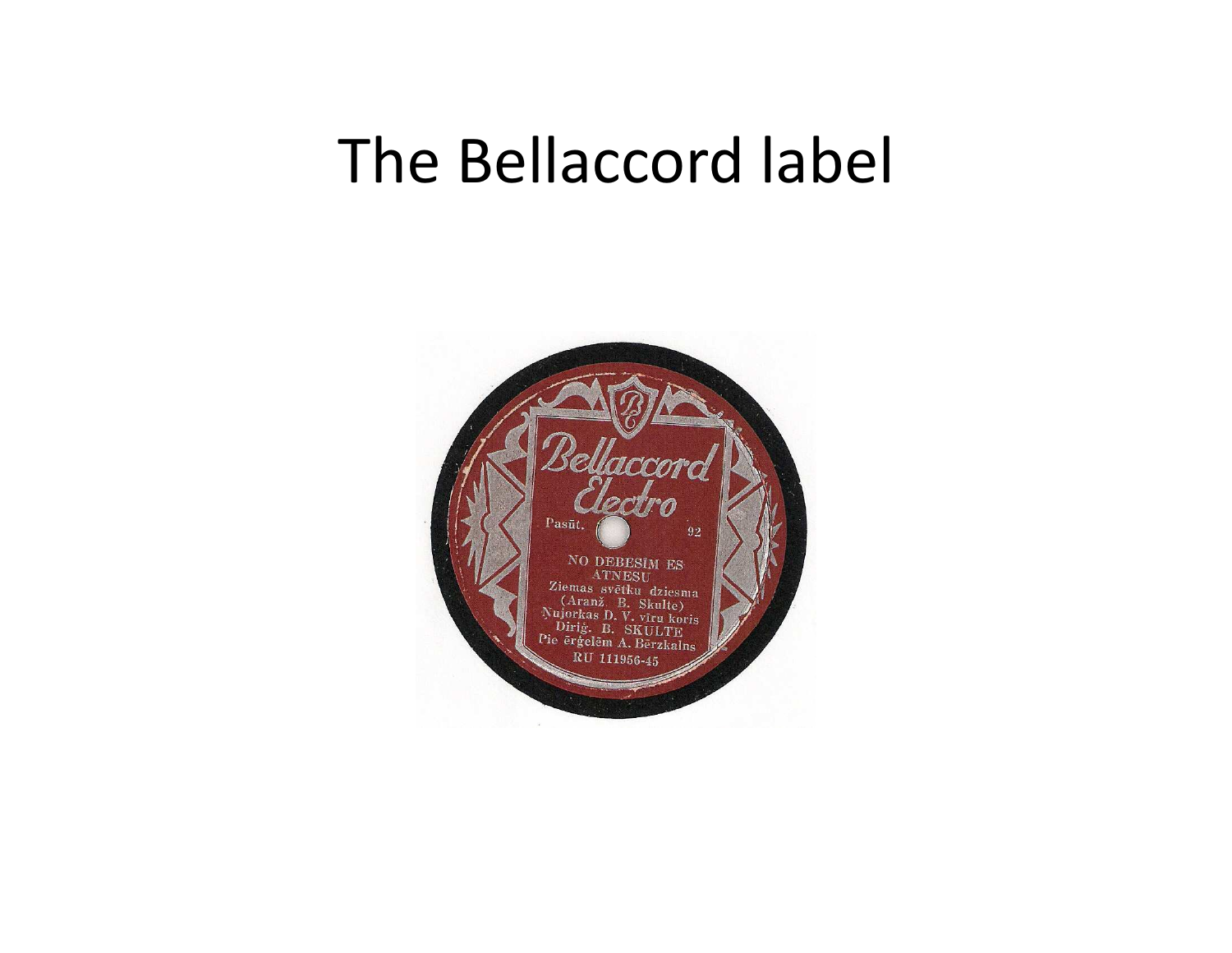## Bellaccord in Estonia

• According to Heino Pedusaar, Bellaccord was the only company making Estonian recordings in 1933-4, when the multinationals had cut down their operations in many regions



 $\bullet$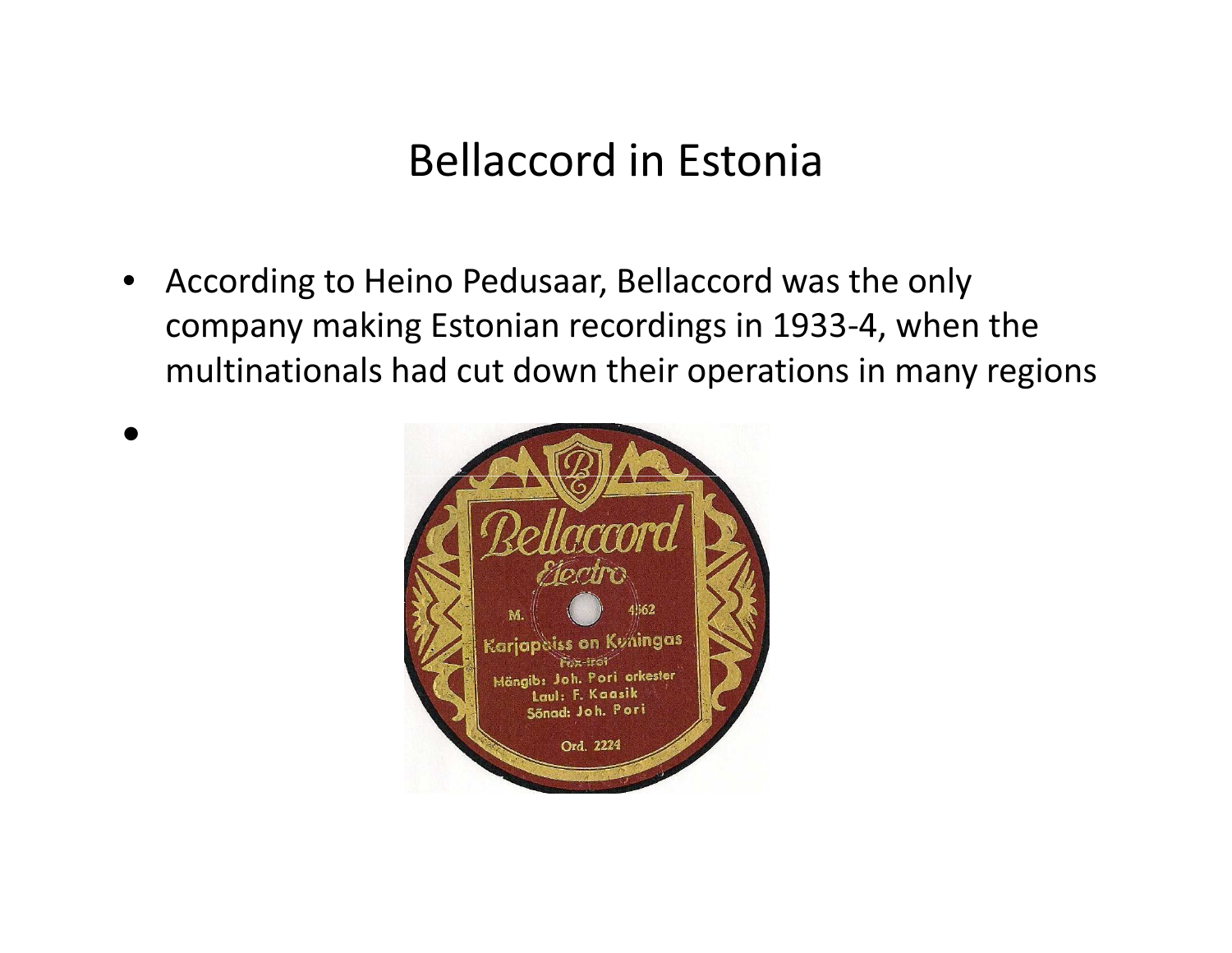## Bellaccord and the emigre market

 $\bullet$  The company also produced recordings for the Russian emigre market; their most prominent artist was the singer Pjotr Lestchenko

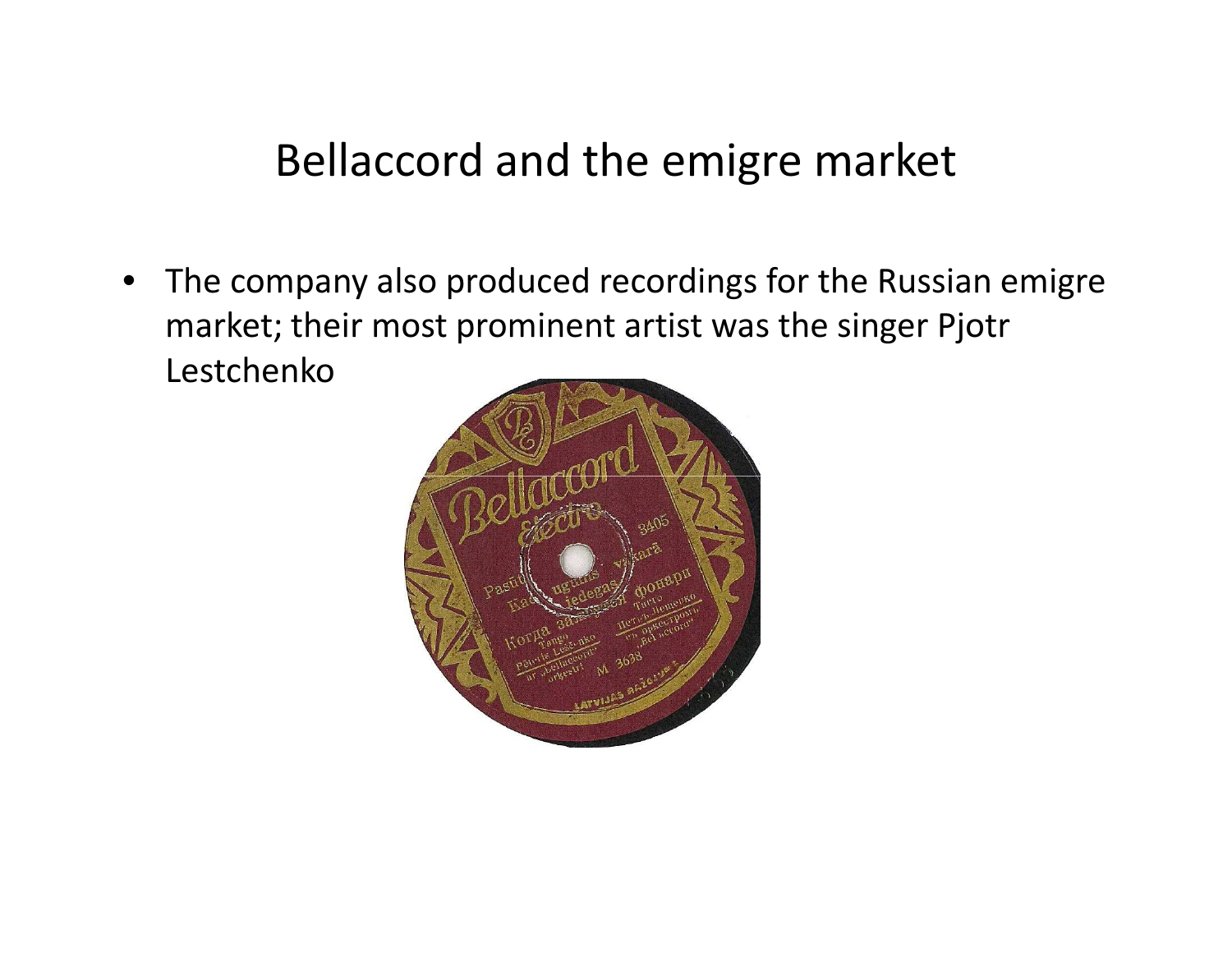## Bellaccord in Finland

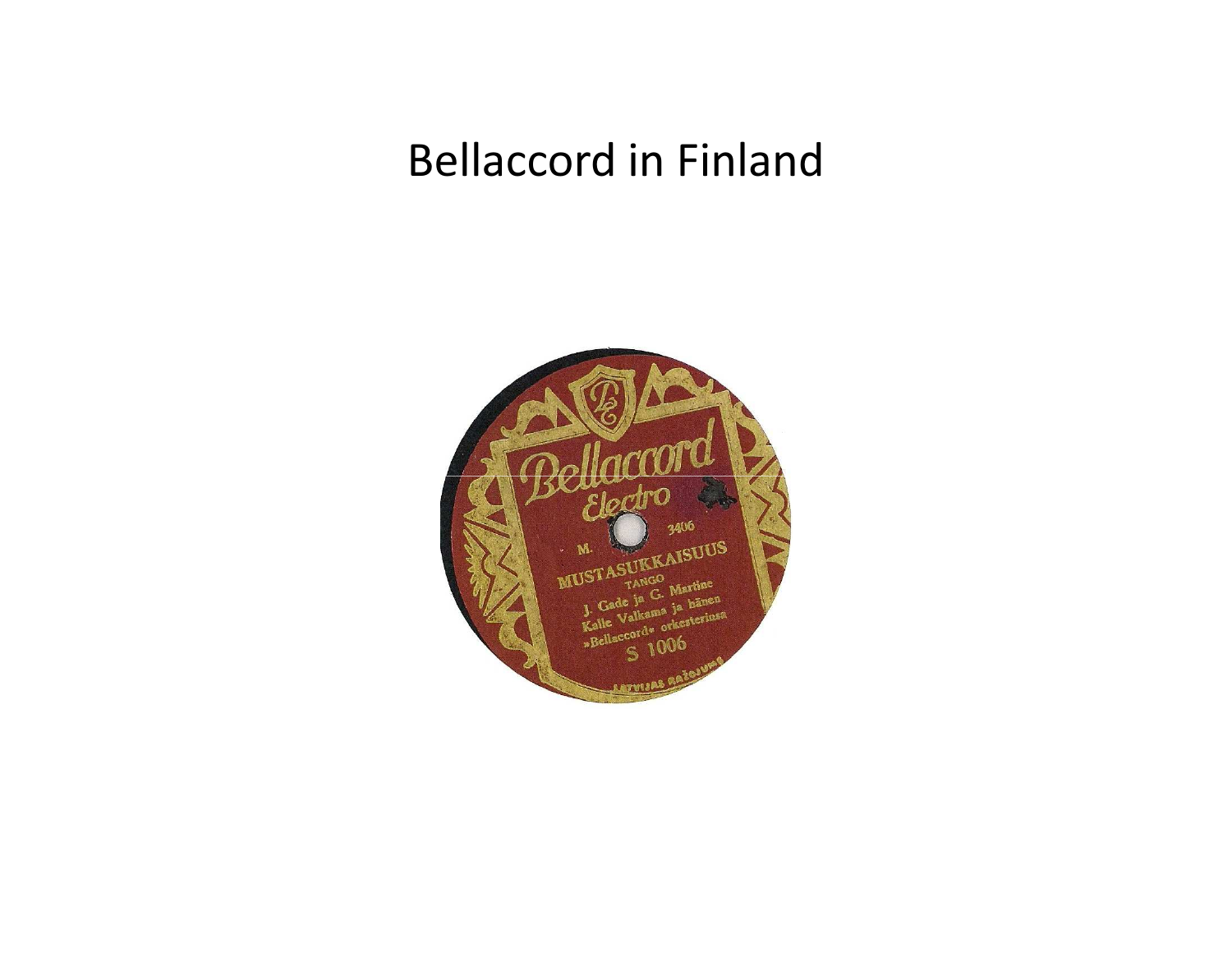## Rudzitis and Saarikko

- $\bullet$  Finnish businessman N. E. (Niilo) Saarikko (1898-1979) represented several smaller European record companies in Finland. He cooperated with Artiphon, Syrena, and Edison Bell, and issued records on his own labels Columbus and Fenno. They were pressed in Germany (Artiphon) and Poland (Syrena)
- $\bullet$  In 1933-34, Saarikko organised recording sessions with Rudzitis in Riga, singing himself with a Latvian band. We shall hear him singing the fox trot "Teräslintu"
- $\bullet$ Sessions in 1934 with Matti Jurva and 1935 with Arvi Hänninen
- $\bullet$  Bellaccord also issues several "pseudo-Finnish" records with an anonymous Latvian dance band and a "pirated" disc from Columbia
- $\bullet$ Total of 29 Finnish Bellaccord records issued (58 sides)
- •Records issued in the Bellaccord S 1001 series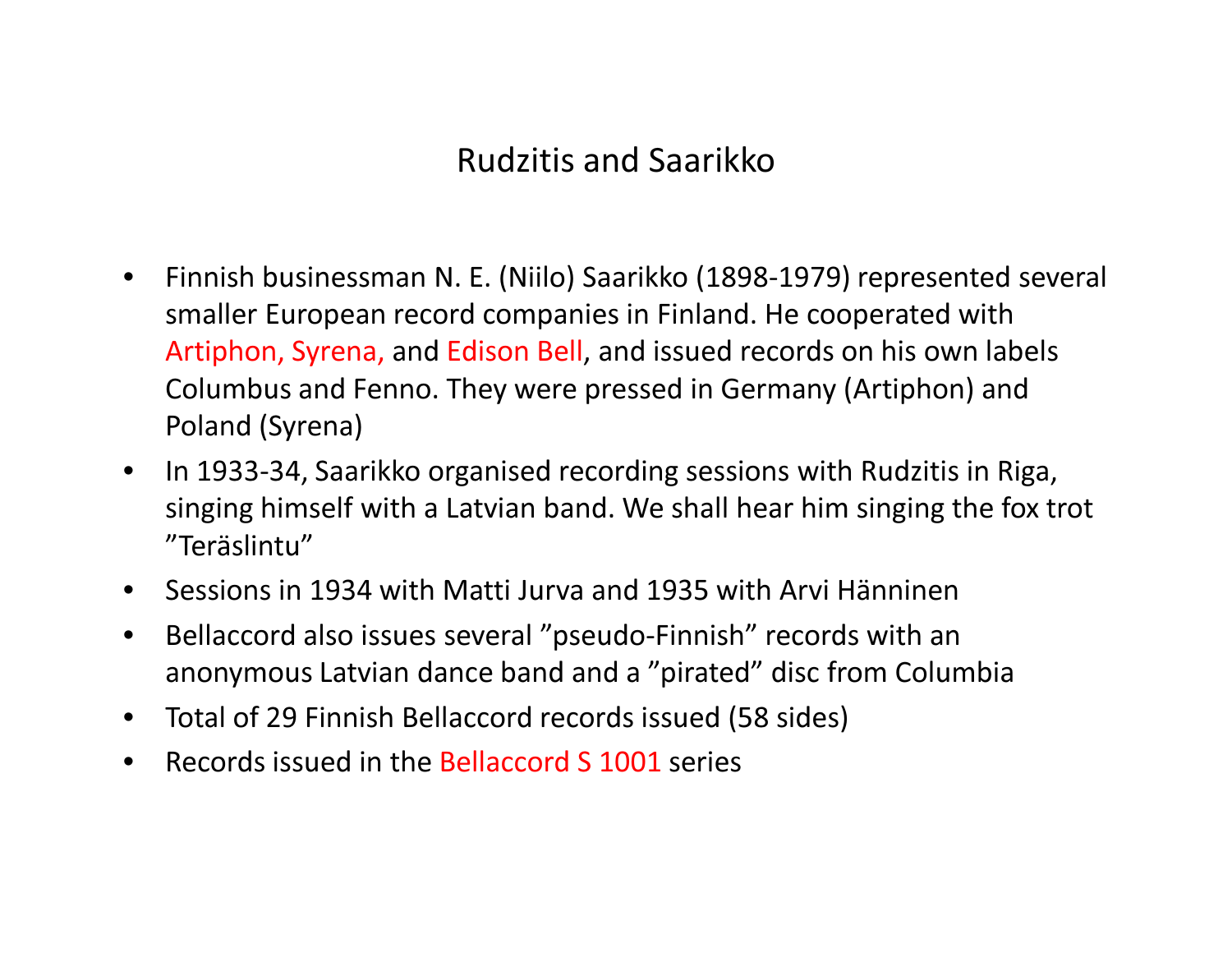## Other Nordic independents

- $\bullet$  As record sales started to grow again in the late 1930s, independent record companies emerged in most European countries. Esta in Czechoslovakia, <mark>Patria</mark> in Hungary, <mark>Tono</mark> in Denmark…
- In Finland, the Sointu label was started in 1938. It cooperated with Sonora  $\bullet$ and even copied their label design

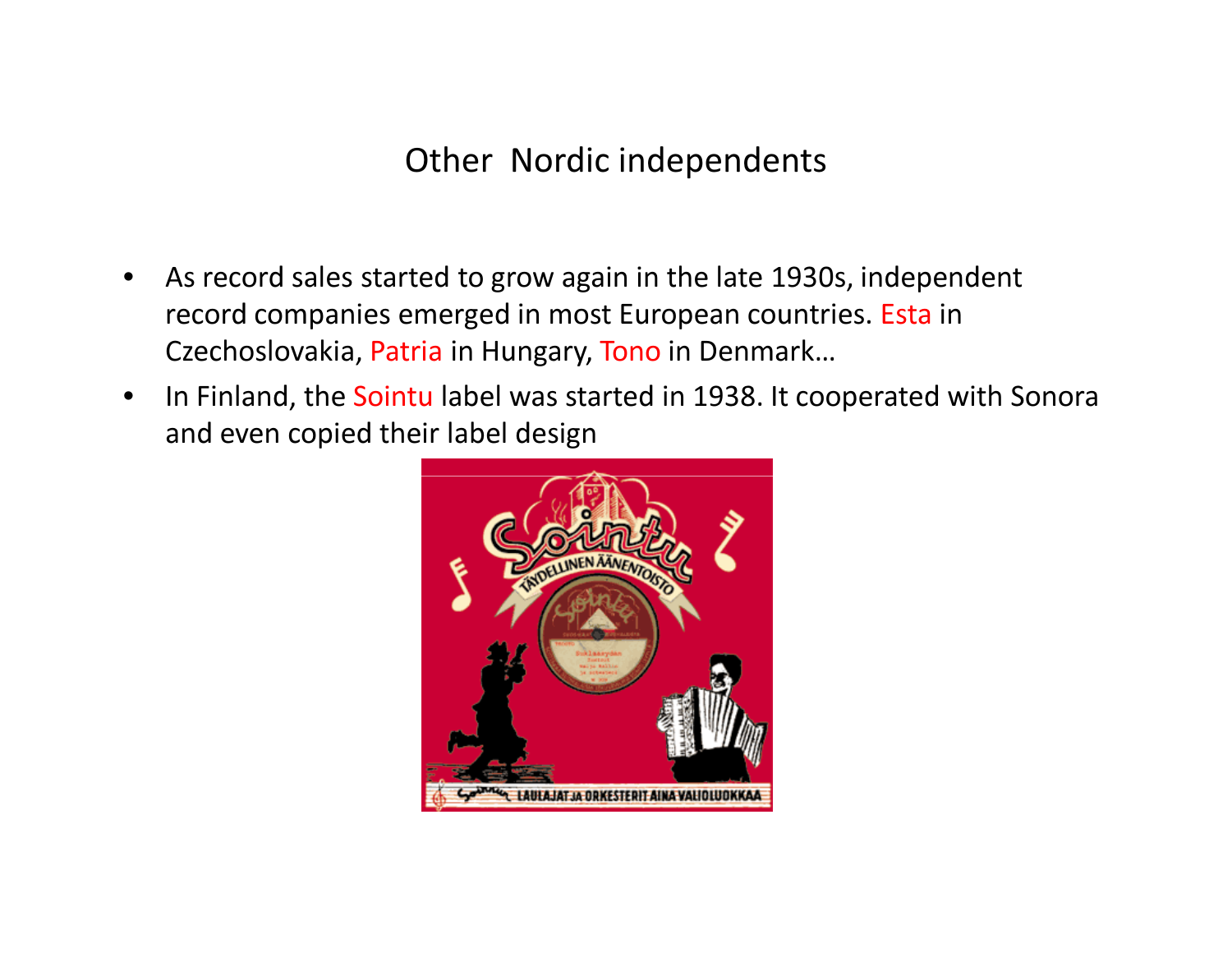## After the war

- $\bullet$  After WW2, the global record industry was reorganised. Protectionist policies continued, local manufacturing was favoured.
- $\bullet$  The multinationals solved the problem by establishing local branches or agencies in all countries. Only the metal masters were imported, pressing was local
- $\bullet$  The existence of local studios and pressing plants also made possible the development of independent local companies such as Metronome, Cupol and <mark>Karusell</mark> in Sweden, <mark>Triola</mark> and <mark>Scandia</mark> in Finland, etc
- $\bullet$  In Eastern Europe, the record industry was nationalised and eventually consolidated into national monopolies such as Polskie Nagranie and Melodiya. Occasionally pre-war archives have survived.